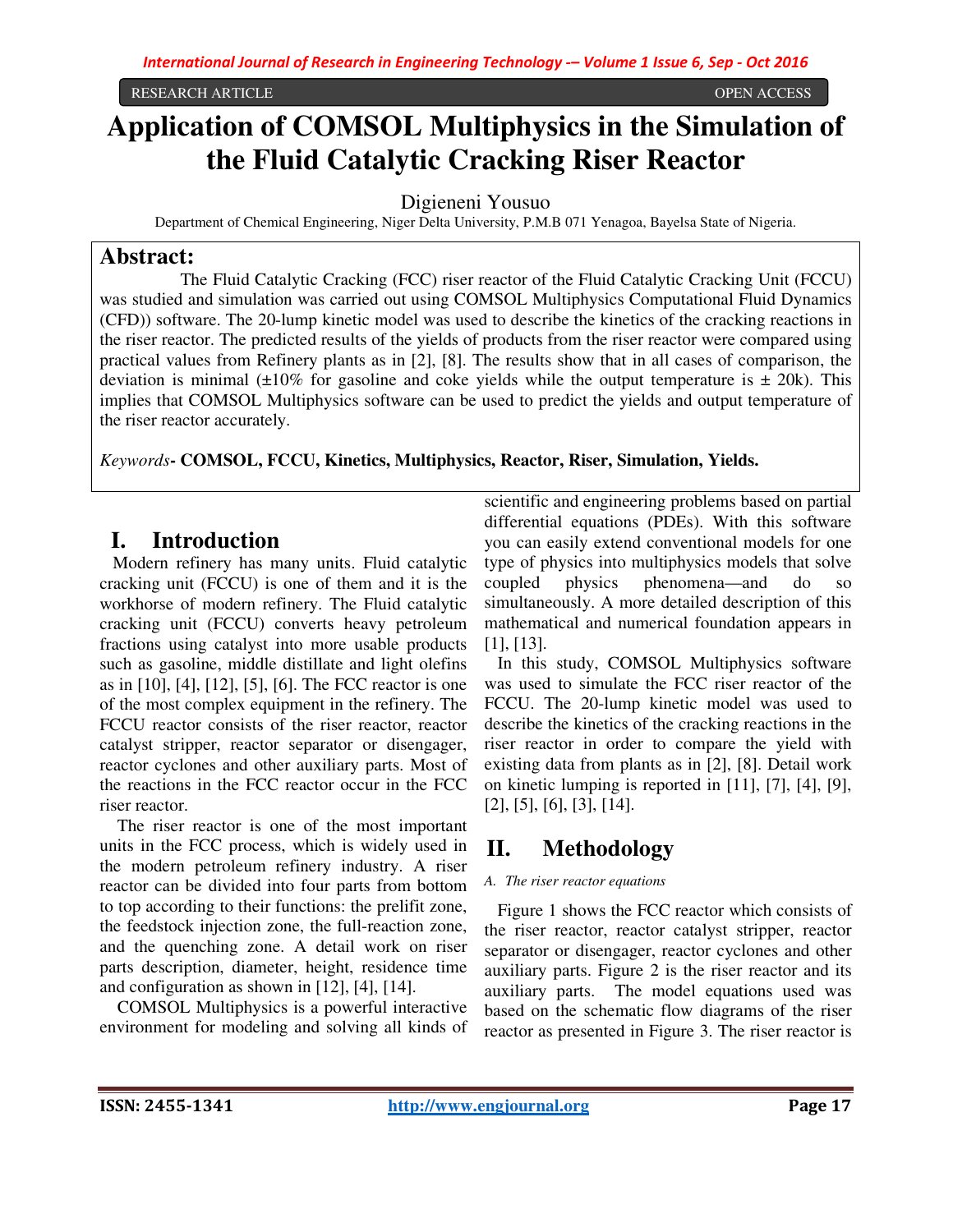#### *International Journal of Research in Engineering Technology Technology -– Volume 1 Issue 6, Sep - Oct 2016*

 $33m$  long and the diameter is  $0.8m$ . The  $20$  lumps of pseudo components are presented in table 1.0 and the corresponding 190 rate constants from the 20 lumps as they undergo cracking are shown in table 2.0 and details are shown in [13]. id the corresponding 190 rate constants from the<br>in lumps as they undergo cracking are shown in<br>ble 2.0 and details are shown in [13].<br>In table 1 and 2, some of the components in one

In table 1 and 2, some of the components in one lump may appear the same as that of another in their uses but can be only differentiated with some parameters like their boiling points, their molecular lump may appear the same as that of another in their uses but can be only differentiated with some parameters like their boiling points, their molecular weight, their heat of combustion, etc are in [5],  $[13]$ ,  $[14]$ . In table 2 row 1, L1 can be cracked to L2, L3, L4, L5, L6, L7, L8, L9, L10, L11, L12, L13, L3, L4, L5, L6, L7, L8, L9, L10, L11, L12, L13,<br>L14, L15, L16, L17, L18, L19 and L20 and the corresponding rate constants are  $K_{12}$ ,  $K_{13}$ ,  $K_{14}$ ,  $K_{15}$ ,

 $K_{16}$ ,  $K_{17}$ ,  $K_{18}$ ,  $K_{19}$ ,  $K_{110}$ ,  $K_{111}$ ,  $K_{112}$ ,  $K_{113}$ ,  $K_{114}$ ,  $K_{115}$ ,  $K_{116}$ ,  $K_{117}$ ,  $K_{118}$ ,  $K_{11}$  and  $K_{120}$ . The other cracked products and there corresponding rate constants are as shown from row 2 to row 20 in table 2.



Pre-lifting steam



Riser wall

Feed oil and steam

 $\bullet$   $Z = Z_0$ 



**ISSN: 2455-1341** 

 $\Sigma$  = Z = H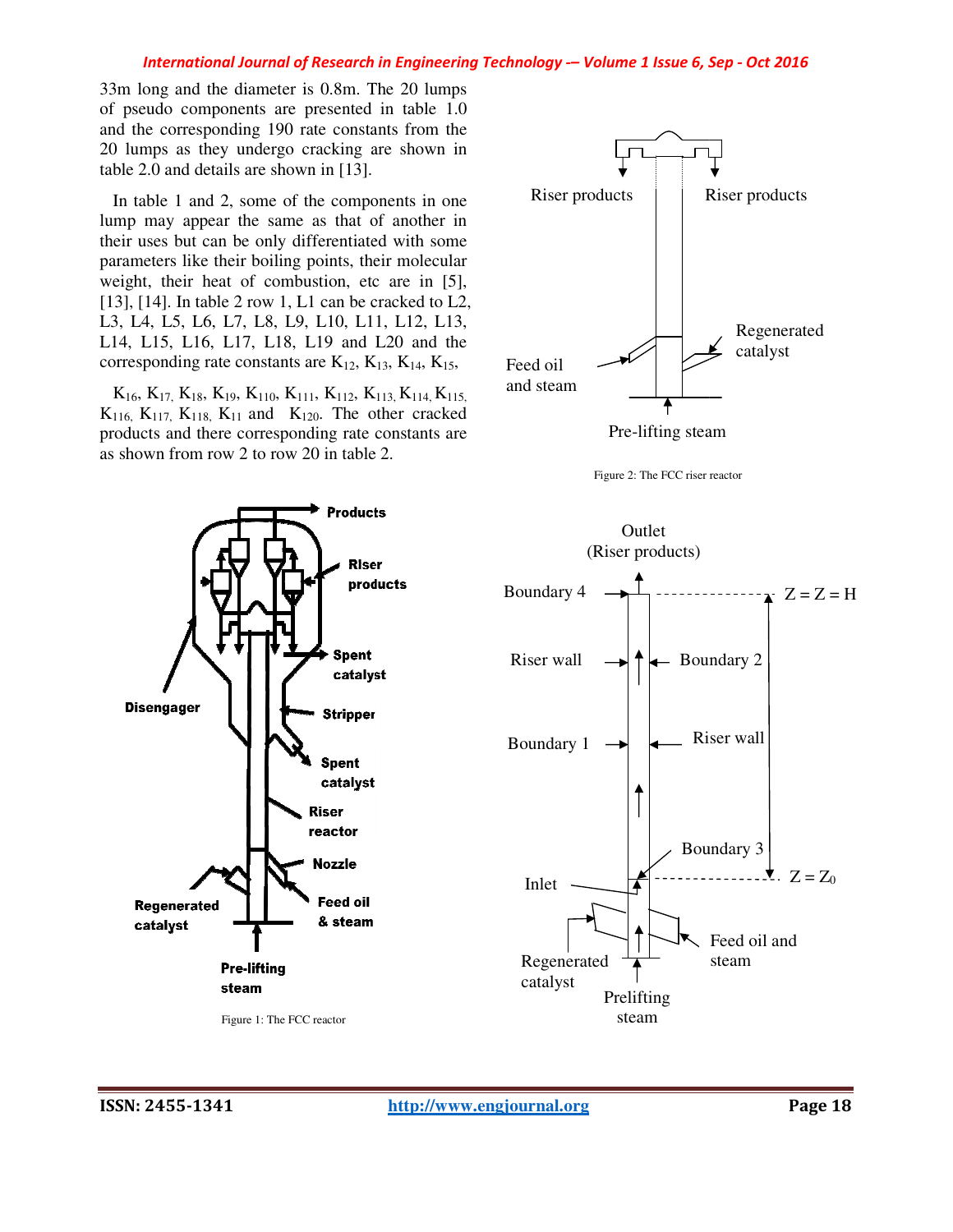*International Journal of Research in Engineering Technology -– Volume 1 Issue 6, Sep - Oct 2016* 

Figure 3: The FCC riser reactor without termination device simulated

| $L1 =$ Vacuum residue | $L11 = LPG$           |
|-----------------------|-----------------------|
| $L2 = Gas$ oil/HFO    | $L12 = LPG$           |
| $L3 = LFO$            | $L13 = n-C5$ in LPG   |
| $IA = LFO$            | $L14 = i-C5$ in LPG   |
| $1.5 =$ Gasoline      | $L15 = n-C4$ in LPG   |
| $L6 =$ Gasoline       | $L16 = i - C4$ in LPG |
| $L7 = LPG$            | $L17 = C_3$ in LPG    |
| $LS = LPG$            | $L18 = C_2 = Dry Gas$ |
| $L9 = LPG$            | $L19 = C_1 = Dry Gas$ |
| $L10 = LPG$           | $L20 = C = C$ oke     |

Table 1 The 20 lumps of Pseudo Components

#### *B. The riser reactor equations*

In addition to the kinetic equations the the reactor model equations as explained in [14] were used to describe the riser system. The model is an ideal plug-flow reactor, described by the mass balance in equation (1). Assuming constant reactor cross section and flow velocity, the species concentration gradient as fraction of residence time ( $\tau$ ) is given in equation (2). The reaction rates are given by  $r_f = K_i C_i$  and to account for the different time scales, two different activity functions are used. For the non-coking reactions the activity function is given in equation (3).

$$
\frac{dF_i}{dV} = \sum_j V_{ij} r_j = R_i \tag{1}
$$

$$
\frac{dF_i}{dV} = \frac{d(VC_i)}{dV} = \frac{dC_i}{d\tau} = R_i
$$
\n(2)\n  
\n
$$
a = e^{-k_d C_c}
$$
\n(3)

The reaction rates are modified by the activity according to equation (4). For the coking reactions, the activity function is given by equation (5) where  $\alpha$  is a deactivation constant depending on the residence time. The modified reaction rates are given by equation (6). The coke content is given by equation (7) and equation (8). The values of a, b,  $\varphi$  and  $\alpha$ are obtained from [[9], [2], [13] as shown in equation (9) and (10) respectively.

$$
r_f = aK_j C_i
$$
  
\n
$$
j = 1,2,3,4,5,6,7,8,13,14,15
$$
  
\n
$$
b = e^{-vt} = e^{-\alpha t}
$$
 (5)

$$
b = e^{-qt} = e^{-at}
$$
  
\n
$$
r_f = bK_j C_i
$$
\n(5)

$$
j = 9,10,11,12,16,17,18,19,20 \tag{6}
$$

$$
C_c = 2.43 \times 10^{-3} t_c^{0.02}
$$
 (7)  

$$
Q(C_c) = \frac{1}{1 + 69.47 (100 C_c)^{3.8}}
$$
 (8)

$$
\phi = \exp(-\alpha t_c) \tag{9}
$$

$$
\alpha = \alpha_0 \exp\left(\frac{-E}{RT}\right) \tag{10}
$$

For the mass transport, the inlet and outlet concentrations are obtained from equation (11) and the velocity and pressure for ideal gases are obtained from equation (12) and (13) respectively. The static head of catalyst in the riser can be calculated using equation (14). The details on choosing the void fraction variable, assumed gas velocity, slip factor and the vapourisation heat of the feed in the riser inlet are shown in [9], [13].

$$
Inlet: c = c_{in}, Outlet: c = c_{out}
$$
 (11)

$$
v = \frac{R_s T}{p} \Sigma F_i
$$
 (12)

$$
p = R_{g} T \sum C_{i}
$$
 (13)

$$
-\frac{dp}{dz} = \rho_{\rm cat} g.(1 - \varepsilon) \tag{14}
$$

For momentum transport, the inlet and outlet pressure are obtained from equation (15)

$$
p = p_{in} - \rho_{cat} g (1 - \varepsilon) (z - z_0)
$$
\n(15)

For energy balance, neglecting pressure drop, the energy balance for an ideal reacting gas, as well as an incompressible reacting liquid is given by equation (16) and (17). The inlet temperature is calculated putting into consideration the energy balance of the components. Equation (18) is used in calculating the inlet temperature while equation (19) is used for calculating the outlet temperature.

$$
\sum_{i} M_{i} C_{p,i} \frac{dT}{dV} = w_{s} + Q + Q_{ext}
$$
 (16)

$$
Q = -\sum_{j} H_{j} r_{j} \tag{17}
$$

At  $z = z_0 = 0$ ,  $w_s = 0$ ,  $Q_{ext} = 0$ , equation (16) and (17) becomes  $\sum_{i} M_i C_{p,i} \frac{dI}{dV} - Q = 0$  $\sum_i M_i C_{p,i} \frac{dT}{dV} - Q =$ 

This implies that

$$
M_{cat}.Cp_{cat}.(T - T_{cat}) + M_{go}.Cp_{go}^{'}.(T_{vap} - T_{go})
$$
  
+  $M_{go}.Cp_{go}^{v}.(T - T_{vap}) + M_{go}.\Delta H_{vap}$   
+  $M_{ds}.CP_{ds}.(T - T_{ds}) = 0$ 

That is

$$
T_0 = \frac{T1}{T2}
$$
\nWhere\nT1 = ( $M_{ca}C_{P_{cal}}T_{ca} - (M_{co}C_{P_{top}}(T_{w_P} - T_{co}))$ \n $+ (M_{co}C_{P_{vo}}T_{w_P}) - (M_{co}M_{w_P}) - (M_{de}C_{P_{o}}T_{a})$ \n $T2 = M_{cat}C_{P_{cat}} + M_{GO}C_{P_{VO}} + M_{ds}C_{P_{ds}}$ \nAt z = h or z, w<sub>s</sub> = 0, Q<sub>ext</sub> = 0, equation (16) and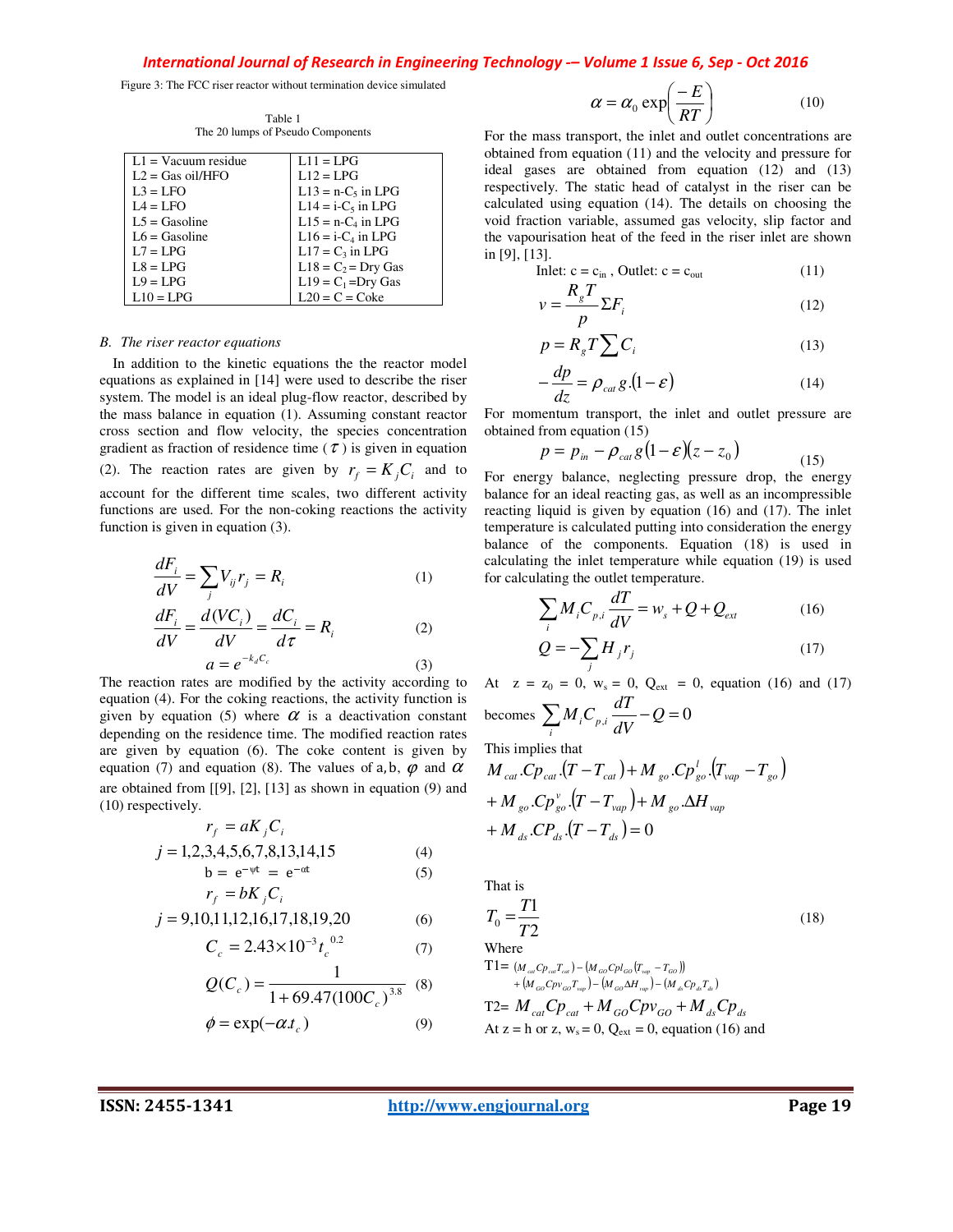#### *International Journal of Research in Engineering Technology -– Volume 1 Issue 6, Sep - Oct 2016*

| (17) becomes $\sum M_i C_{p,i} \frac{dI}{dV} = Q$                                                                                                                                                                                                                                  |
|------------------------------------------------------------------------------------------------------------------------------------------------------------------------------------------------------------------------------------------------------------------------------------|
| That is, $\sum_{i} M_i C_{p,i} \frac{dT}{dV} = -\sum_{i} H_i r_i$                                                                                                                                                                                                                  |
| This implies that                                                                                                                                                                                                                                                                  |
| T <sub>z</sub> - T <sub>0</sub> = $-\frac{\sum_{i} H_{j}r_{j}}{\sum_{i} M_{i}c_{p_{i}}}$ dv = $-\frac{\sum_{i} H_{j}r_{j}}{\sum_{i} M_{i}c_{p_{i}}} (\pi D)(z - z_{0})$<br>That is, T <sub>z</sub> = T <sub>0</sub> $-\frac{\pi D \sum_{j} H_{j}r_{j}}{\sum_{i} M_{i}c_{p_{i}}} z$ |
|                                                                                                                                                                                                                                                                                    |
| By our correlation $T_z = T_0 - \frac{\pi D \sum_j H_j r_j}{\sum_i M_i C_{p_i}} z$ is                                                                                                                                                                                              |

$$
T_z = T_0 - 0.55 * z
$$
 or  $T_0 - 7.7 * t^0.35$  hence

$$
Outlet: T = T_z = T_0 - 7.7 * t \cdot 0.35 \tag{19}
$$

#### *C. Boundary conditions*

The boundary conditions for the riser reactor are shown in table 3.

#### *D. Materials*

The average molecular weight, the thermodynamic properties of the feed, the plant operating conditions and the properties of the catalyst used in this study, the specific heat of different lumps and the kinetic parameters for cracking reactions are found in [8], [9], [2]. The industrial riser reactor operating conditions are as shown in table 4.0. Plant 1 to plant 4 in table 4.0 are operating conditions adopted from [2], and Plant 5 is operating condition from [8].

## **III. Mesh Generation and Simulation**

The extra fine mesh generator of the COMSOL Multiphysics software was used to produce grid refinement in the riser reactor. The detail procedures for the simulation process is reported in [14].

### IV. Result and Discussion

In plant 1, gas oil/heavy diesel oil, medium pressure steam and fresh catalyst enter the reactor riser at a temperature of 494K, 773K and 960K respectively. In plant 2, gas oil/heavy diesel oil, medium pressure steam and fresh catalyst enter the reactor riser at a temperature of 494K, 773K and 1033K respectively. In plant 3, gas oil/heavy diesel

oil, medium pressure steam and fresh catalyst enter the reactor riser at a temperature of 494K, 773K and 1004K respectively. In plant 4, gas oil/heavy diesel oil, medium pressure steam and fresh catalyst enter the reactor riser at a temperature of 494K, 773K and 1006K respectively. In plant 5 (PHRC plant), gas oil/heavy diesel oil, medium pressure steam and fresh catalyst enter the reactor riser at a temperature of 505K, 464K and 1004K respectively. In all the plants, the medium pressure steam atomises the gas oil/heavy diesel oil as they travel up along the reactor riser increasing catalysis and the rate of reaction. The hydrocarbons and catalyst mixture travel upwards and the temperature inside the FCC riser decreases because of the endothermic cracking reactions. The mixture temperature at the inlet of the riser falls sharply to 794K for plant 1, 828.2K for plant 2, 793.5K for plant 3, 806.6K for plant 4 and 803 for PHRC plant because sensible heat of catalyst coming from the regenerator is utilized in providing heat for raising the sensible heat of feed, for vapourising the feed, and for further heating of the vapourised feed. Figure 4.0 shows that the mixture temperature at the inlet of the riser is 819K and the outlet temperature is 803K. The outlet temperatures from the riser for plant 1 to plant 5 are shown in table 5.0 to table 9.0. The predicted values of gasoline and coke which were compared with practical values from plant 1 to 5 are also presented in table 5.0 to 9.0. The deviation of the predicted values from plant 1 practical values is 6.62%, 1.17% and -1K for gasoline, coke and outlet temperature from the riser respectively. In the case of plant 2, the deviation is 3.6%, 1.66% and 20K for gasoline, coke and outlet temperature from the riser respectively. The deviation of the predicted values from plant 3 practical values is 7.71%, 1.57% and -11.5K for gasoline, coke and outlet temperature from the riser respectively. In the case of plant 4, the deviation is  $8.72\%$ ,  $1.31\%$  and  $0.6K$ for gasoline, coke and outlet temperature from the riser respectively while that of Plant 5, the deviation is 1.0%, 1.1% and 2K for gasoline, coke and outlet temperature from the riser respectively.

## **IV. V. Conclusion**

The FCCU riser reactor was carefully studied and simulated using COMSOL Multiphysics software. The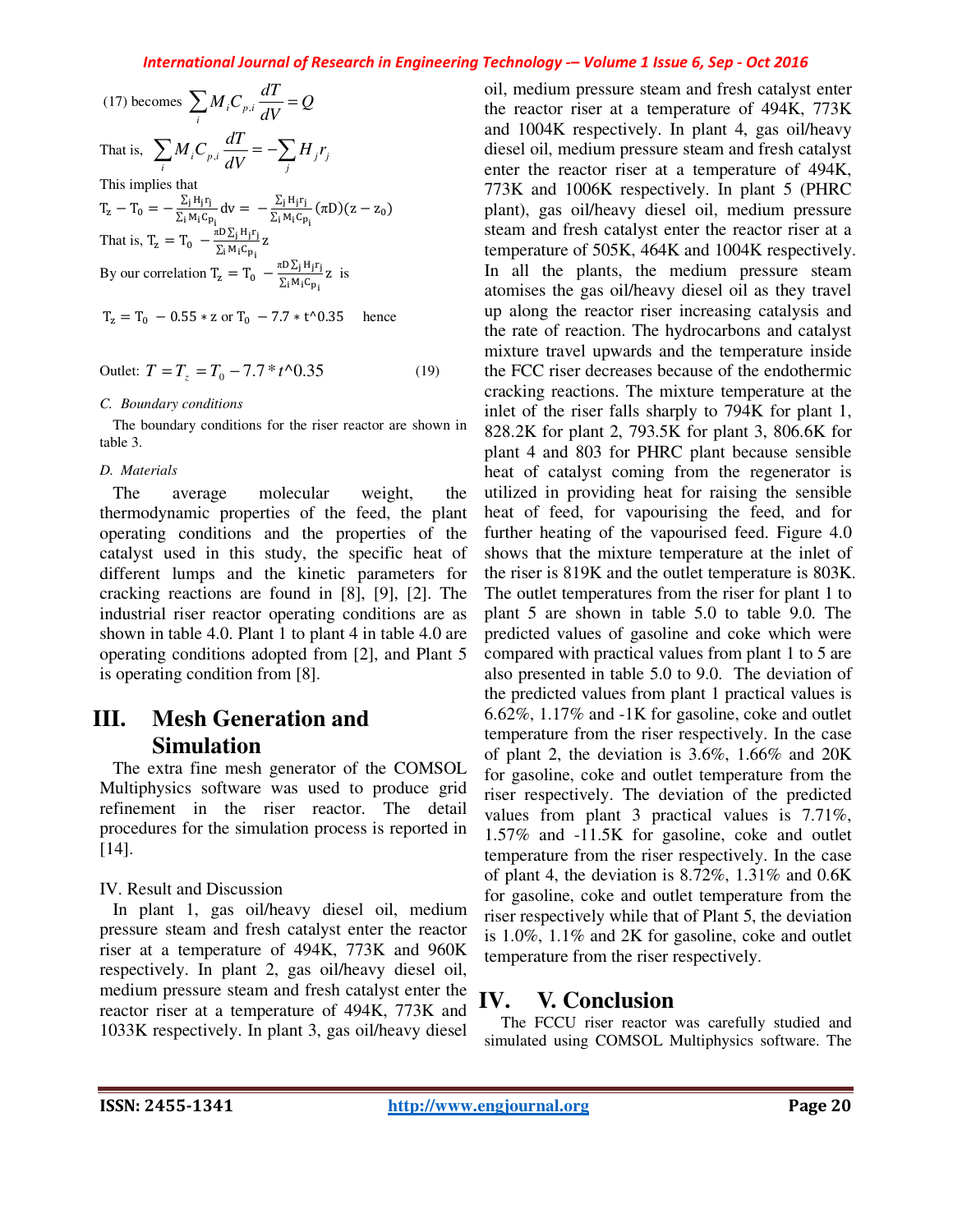predicted values from the simulation were compared with operatng conditions from 5 different plants, The results show that in all cases of comparison, the deviation is minimal  $(\pm 10\%$  for gasoline and coke yields while the output temperature is  $\pm$  20k) and it is an indication that COMSOL Multiphysics software can be used to predict the yields and output temperature of the riser reactor accurately.

## **V. Nomenclature**

The nomenclature is given in table 10 and 11

Table 2 The 20 Lumps and 190 rate constants of pseudocomponents

| S/N              | <b>LUMP</b>    | <b>CRACKED TO</b>                                                                                                                                                                             | <b>RATE CONSTANTS</b>                                                                                                                                                                                  |
|------------------|----------------|-----------------------------------------------------------------------------------------------------------------------------------------------------------------------------------------------|--------------------------------------------------------------------------------------------------------------------------------------------------------------------------------------------------------|
| 1.               | L1             | L <sub>2</sub> , L <sub>3</sub> , L <sub>4</sub> , L <sub>5</sub> , L <sub>6</sub> , L <sub>7</sub> , L <sub>8</sub> , L <sub>9</sub> , L <sub>10</sub> , L <sub>11</sub> , L <sub>12</sub> , | $K_{12}$ , $K_{13}$ , $K_{14}$ , $K_{15}$ , $K_{16}$ , $K_{17}$ , $K_{18}$ , $K_{19}$ , $K_{110}$ , $K_{111}$ , $K_{112}$ ,                                                                            |
|                  |                | L13, L14, L15, L16, L17, L18, L19, L20                                                                                                                                                        | $K_{113}$ , $K_{114}$ , $K_{115}$ , $K_{116}$ , $K_{117}$ , $K_{118}$ , $K_{119}$ , $K_{120}$                                                                                                          |
| 2.               | L2             | L3, L4, L5, L6, L7, L8, L9, L10, L11, L12, L13,                                                                                                                                               | $K_{23}$ , $K_{24}$ , $K_{25}$ , $K_{26}$ , $K_{27}$ , $K_{28}$ , $K_{29}$ , $K_{210}$ , $K_{211}$ , $K_{212}$ ,                                                                                       |
|                  |                | L14, L15, L16, L17, L18, L19, L20                                                                                                                                                             | $K_{213}$ , $K_{214}$ , $K_{215}$ , $K_{216}$ , $K_{217}$ , $K_{218}$ , $K_{219}$ , $K_{220}$                                                                                                          |
| 3.               | L <sub>3</sub> | L4, L5, L6, L7, L8, L9, L10, L11, L12, L13, L14,<br>L15, L16, L17, L18, L19, L20                                                                                                              | $K_{34}$ , $K_{35}$ , $K_{36}$ , $K_{37}$ , $K_{38}$ , $K_{39}$ , $K_{310}$ , $K_{311}$ , $K_{312}$ , $K_{313}$ ,<br>$K_{314}$ , $K_{315}$ , $K_{316}$ , $K_{317}$ , $K_{318}$ , $K_{319}$ , $K_{320}$ |
| $\overline{4}$ . | L4             | L5, L6, L7, L8, L9, L10, L11, L12, L13, L14, L15,                                                                                                                                             | $K_{45}$ , $K_{46}$ , $K_{47}$ , $K_{48}$ , $K_{49}$ , $K_{410}$ , $K_{411}$ , $K_{412}$ , $K_{413}$ , $K_{414}$ .                                                                                     |
|                  |                | L16, L17, L18, L19, L20                                                                                                                                                                       | $K_{415}$ , $K_{416}$ , $K_{417}$ , $K_{418}$ , $K_{419}$ , $K_{420}$                                                                                                                                  |
| 5.               | L <sub>5</sub> | L6, L7, L8, L9, L10, L11, L12, L13, L14, L15,<br>L16, L17, L18, L19, L20                                                                                                                      | $K_{56}$ , $K_{57}$ , $K_{58}$ , $K_{59}$ , $K_{510}$ , $K_{511}$ , $K_{512}$ , $K_{513}$ , $K_{514}$ , $K_{515}$<br>$K_{516} K_{517} K_{518} K_{519} K_{520}$                                         |
| 6.               | L <sub>6</sub> | L7, L8, L9, L10, L11, L12, L13, L14, L15, L16,                                                                                                                                                | $K_{67}$ , $K_{68}$ , $K_{69}$ , $K_{610}$ , $K_{611}$ , $K_{612}$ , $K_{613}$ , $K_{614}$ , $K_{615}$ , $K_{616}$                                                                                     |
|                  |                | L17, L18, L19, L20                                                                                                                                                                            | $K_{617} K_{618} K_{619} K_{620}$                                                                                                                                                                      |
| 7.               | L7             | L8, L9, L10, L11, L12, L13, L14, L15, L16, L17,<br>L18, L19, L20                                                                                                                              | $K_{78}$ , $K_{79}$ , $K_{710}$ , $K_{711}$ , $K_{712}$ , $K_{713}$ , $K_{714}$ , $K_{715}$ , $K_{716}$ , $K_{717}$ ,                                                                                  |
|                  |                |                                                                                                                                                                                               | $K_{718} K_{719} K_{720}$                                                                                                                                                                              |
| 8.               | L8             | L9, L10, L11, L12, L13, L14, L15, L16, L17, L18,<br>L19, L20                                                                                                                                  | $K_{89}$ , $K_{810}$ , $K_{811}$ , $K_{812}$ , $K_{813}$ , $K_{814}$ , $K_{815}$ , $K_{816}$ , $K_{817}$ , $K_{818}$<br>$K_{819} K_{820}$                                                              |
| 9.               | L <sub>9</sub> | L10, L11, L12, L13, L14, L15, L16, L17, L18,<br>L19, L20                                                                                                                                      | $K_{910}$ , $K_{911}$ , $K_{912}$ , $K_{913}$ , $K_{914}$ , $K_{915}$ , $K_{916}$ , $K_{917}$ , $K_{918}$ , $K_{919}$<br>$K_{920}$                                                                     |
| 10.              | L10            | L11, L12, L13, L14, L15, L16, L17, L18, L19, L20                                                                                                                                              | $K_{1011}$ , $K_{1012}$ , $K_{1013}$ , $K_{1014}$ , $K_{1015}$ , $K_{1016}$ , $K_{1017}$ , $K_{1018}$ ,<br>$K_{1019}$ , $K_{1020}$                                                                     |
| 11.              | L11            | L12, L13, L14, L15, L16, L17, L18, L19, L20                                                                                                                                                   | $K_{1112}, K_{1113}, K_{1114}, K_{1115}, K_{1116}, K_{1117}, K_{1118}, K_{1119}, K_{1120}$                                                                                                             |
|                  |                |                                                                                                                                                                                               |                                                                                                                                                                                                        |
| 12.              | L12            | L13, L14, L15, L16, L17, L18, L19                                                                                                                                                             | $K_{1213}$ , $K_{1214}$ , $K_{1215}$ , $K_{1216}$ , $K_{1217}$ , $K_{1218}$ , $K_{1219}$ , $K_{1220}$                                                                                                  |
| 13.              | L13            | L14, L15, L16, L17, L18, L19, L20                                                                                                                                                             | $K_{1314}$ , $K_{1315}$ , $K_{1316}$ , $K_{1317}$ , $K_{1318}$ , $K_{1319}$ , $K_{1320}$                                                                                                               |
| 14.              | L14            | L15, L16, L17, L18, L19, L20                                                                                                                                                                  | $K_{1415}$ , $K_{1416}$ , $K_{1417}$ , $K_{1418}$ , $K_{1419}$ , $K_{1420}$                                                                                                                            |
| 15.              | L15            | L16, L17, L18, L19, L20                                                                                                                                                                       | $K_{1516}$ , $K_{1517}$ , $K_{1518}$ , $K_{1519}$ , $K_{1520}$                                                                                                                                         |
| 16.              | L16            | L17, L18, L19, L20                                                                                                                                                                            | $K_{1617}$ , $K_{1618}$ , $K_{1619}$ , $K_{1620}$                                                                                                                                                      |
| 17.              | L17            | L18, L19, L20                                                                                                                                                                                 | $K_{1718}$ , $K_{1719}$ , $K_{1720}$                                                                                                                                                                   |
| 18.              | L18            | L19,L20                                                                                                                                                                                       | $K_{1819}$ , $K_{1820}$                                                                                                                                                                                |
| 19.              | L19            | L20                                                                                                                                                                                           | $K_{1920}$                                                                                                                                                                                             |
| 20.              | L20            | $\Box$                                                                                                                                                                                        | $\Box$                                                                                                                                                                                                 |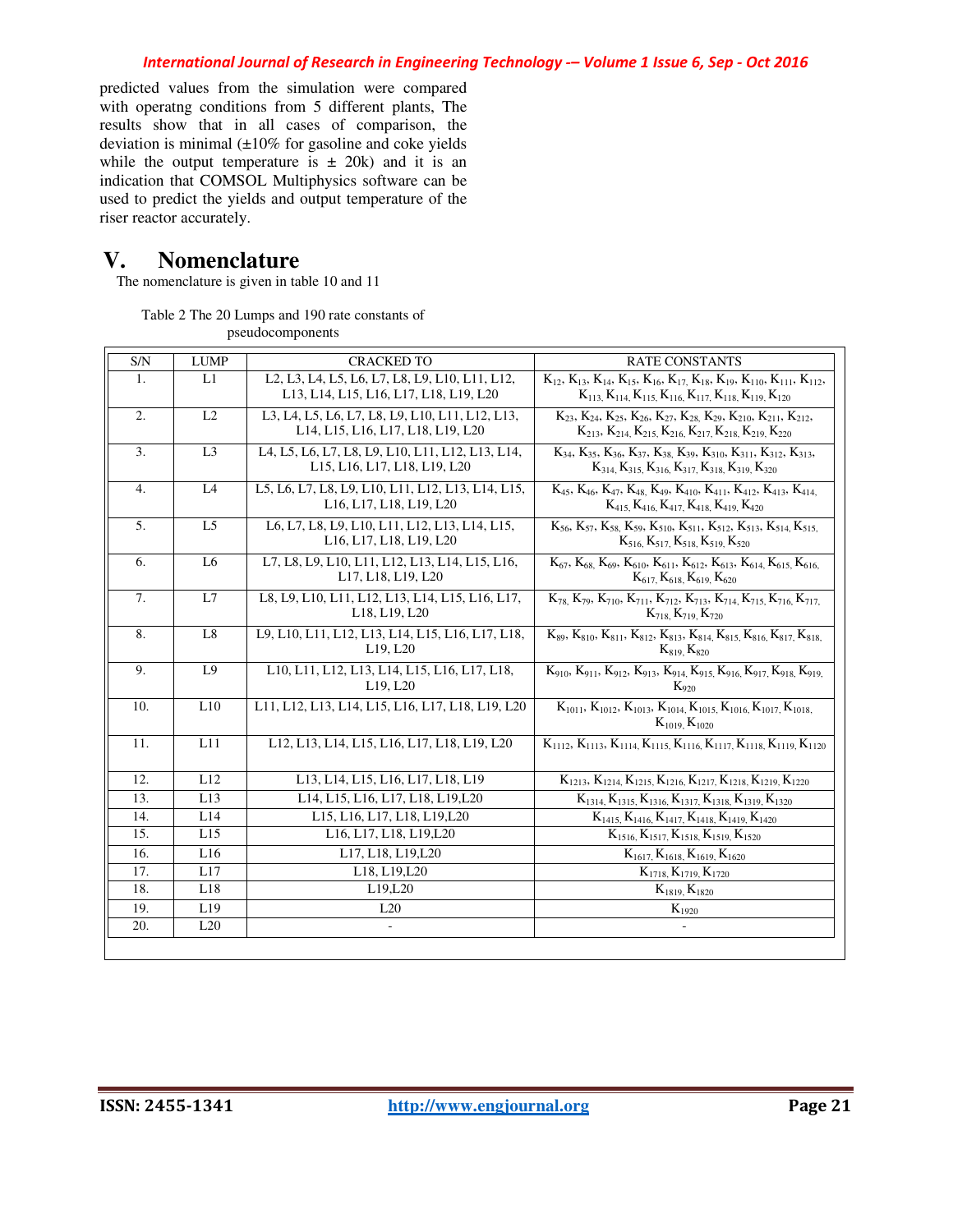| <b>SETT-</b>    | <b>BOUND-</b>         | <b>BOUND-</b>                | <b>BOUND-</b> |
|-----------------|-----------------------|------------------------------|---------------|
| <b>INGS</b>     | ARY                   | ARY                          | <b>ARIES</b>  |
|                 | 3                     | 4                            | 1 and 2       |
|                 |                       | <b>Temperature</b>           |               |
| <b>Boundary</b> | Inlet                 | outlet                       | Wall          |
| type            |                       |                              |               |
| <b>Boundary</b> | Tempe-rature          | Temper-ature                 | Thermal       |
| condition       |                       |                              | insulation    |
| <b>Value</b>    | $T_0$                 | $T_n$                        |               |
|                 |                       | <b>Concentration</b>         |               |
| <b>Boundary</b> | Inlet                 | outlet                       | Wall          |
| type            |                       |                              |               |
| <b>Boundary</b> | Concentra-            | Concentra-                   | Insulation/S  |
| condition       | tion                  | tion                         | ymmetry       |
| <b>Value</b>    | $c_{in}$ for all      | $cout$ for all               |               |
|                 | species               | species                      |               |
|                 |                       | <b>Velocity and pressure</b> |               |
| <b>Boundary</b> | Inlet                 | Outlet                       | Wall          |
| type            |                       |                              |               |
| <b>Boundary</b> | Velocity              | Pressure, no                 | No slip       |
| condition       |                       | viscous stress               |               |
| Value           | $W_0 = V_s$ , $U_0 =$ | $P_0 = P - n$                |               |
|                 | $v_0 = 0$             |                              |               |

| Table 3 Boundary conditions |  |
|-----------------------------|--|
|-----------------------------|--|



Figure 4: The temperature in the riser reactor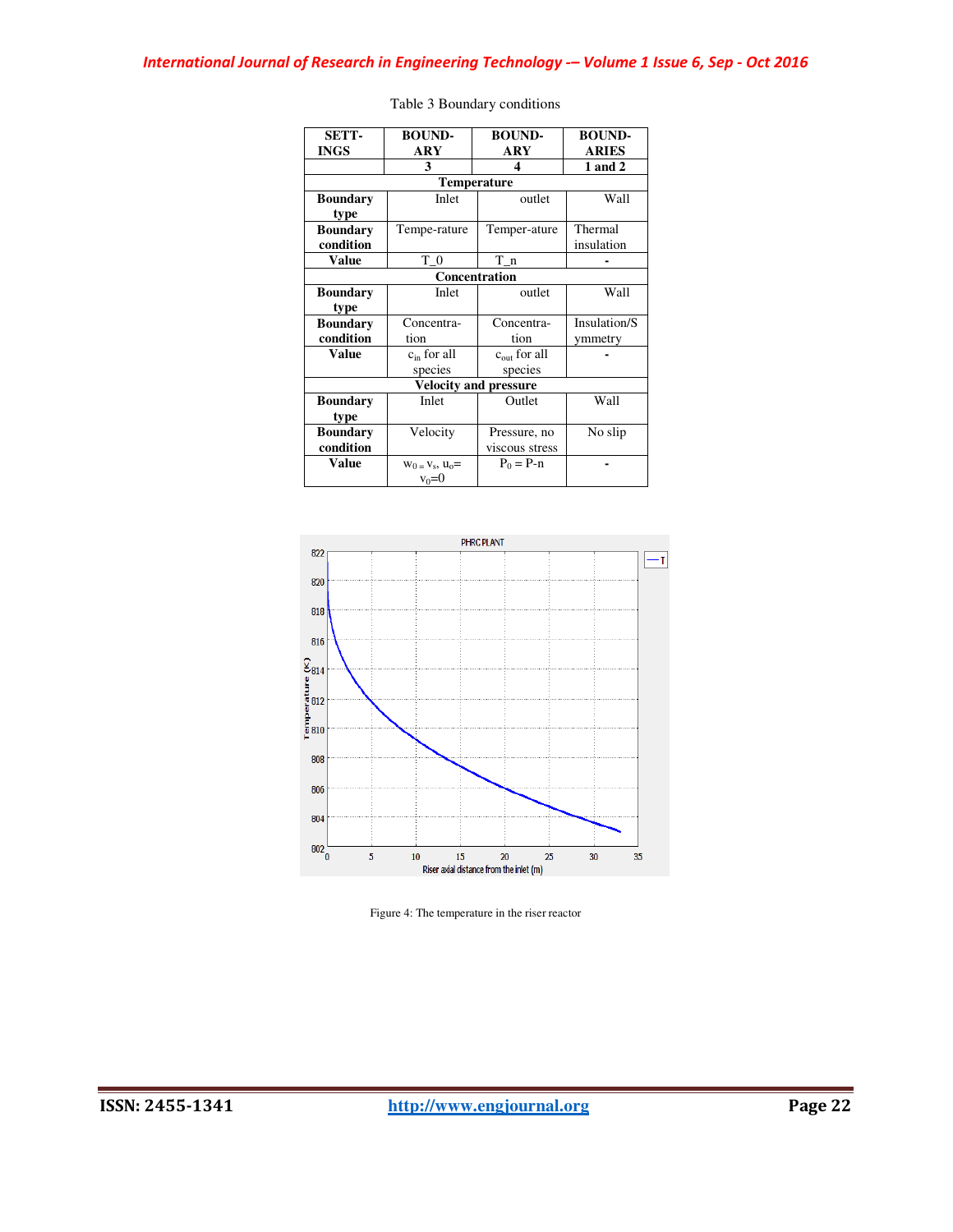#### *International Journal of Research in Engineering Technology -– Volume 1 Issue 6, Sep - Oct 2016*

### **VI. References**

- [1] COMSOL Multiphysics user's guide (2014). [Online]. Available at
	- http://www.COMSOLMultiphysics.user's.guide.
- [2] J. S. Ahari, A. Farshi and K. Forsat. "A Mathematical Modeling of the riser Reactor in Industrial FCC Unit, Petroleum and Coal, Vol. 50, No. 2, Pp.15-24 , 2008.
- [3] L. Jiang, L. Zheng-Hong, L. Xing-Ying, X. Chun-Ming And G. Jin-Sen "Numerical Simulation of the turbulent gas-solid flow and reaction in a polydisperse FCC riser reactor, Power Technology, Pp. 569-580, 2013.
- [4] J. Gao, C. Xu, S. Lin, and G. Yang. "Advanced Model" for Turbulent Gas-Solid Flow and Reaction in FCC Riser Reactors" AIChE Journal, Vol.45, No.5, Pp.1095, 1999.
- [5] J. Hernandez-Barajas, R. Vazquez-Roman, M. G. Felix-Flores. "A comprehensive estimation of kinetic parameters in lumped catalytic cracking reaction models", Fuel, Vol. 88, Pp.169-178, 2009.
- [6] M. Heydari, H. AleEbrahim and B. Dabir, "Study of Seven-Lump kinetic Model in the Fluid Catalytic Cracking unit", American Journal of Applied Sciences, Vol. 7, No.1, Pp.71-76, 2010.
- [7] I. Pitualt, D. Nevicato, M. Foressier and J-R. Bernard "Kinetic Model Based on a Molecular Description for Catalytic Cracking of Vacuum Gas Oil", Chem. Eng. Sci., Vol. 49, No. 24<sup>A</sup>, Pp. 4249-4262, 1994.

| <b>Operating</b>            | <b>Plant</b> | Plant | <b>Plant</b> | <b>rapic +:</b> muastrial riser reactor operating conditions<br><b>Plant</b> | Plant 5 |
|-----------------------------|--------------|-------|--------------|------------------------------------------------------------------------------|---------|
| <b>Conditions</b>           | 1            | 2     | 3            | 4                                                                            |         |
| Feed rate (kg/s)            | 19.95        | 25.7  | 26.9         | 23.6                                                                         | 30.87   |
| Feed Quality<br>(API)       | 22.28        | 21.76 | 22.18        | 22.73                                                                        | D1298   |
| $COR$ (kg/kg)               | 7.2          | 6.33  | 5.43         | 6.07                                                                         | 7.04    |
| Inlet pressure<br>(kPa)     | 294          | 294   | 294          | 294                                                                          | 221     |
| Feed<br>temperature<br>(K)  | 494          | 494   | 494          | 494                                                                          | 505     |
| Catalyst inlet<br>temp. (K) | 960          | 1033  | 1004         | 1006                                                                         | 1004    |
| Steam $(wt\%)$              | 7            | 5.5   | 5            | 5.75                                                                         | 5       |
| Steam<br>temperature<br>(K) | 773          | 773   | 773          | 773                                                                          | 464     |

#### **Table 4:** Industrial riser reactor operating conditions

- [8] PHRC Project. "Nigerian National Petroleum Corporation Process", 12<sup>th</sup> June 1987, Project No. 9465A- Area 3 FCCU 16, Pp.1-205, 1987.
- [9] R. Gupta, V. Kumar, and V.K. Srivastava. "Modeling and simulationof fluid catalytic cracking unit", Reviews in Chemical Engineering, Vol. 21, No. 2, Pp.95-131, 2005.
- [10] G.N. Sarkar. "Advanced Petroleum Refining", 1st Edition, Khanna Publishers, Delhi, Pp.1-17, 1998.
- [11] V. W. Weekman and D. M. Nace "Kinetics of Catalytic Cracking Selectivity in Fixed, Moving and Fluid-bed Reactors'' AICHE, Vol.16, Pp.397-404, 1970.
- [12] Y. Fan, S. Ye, Z. Chao, C. Lu, G. Sun and M. Shi. "Gas-Solid Two-Phase Flow in FCC Riser", AIChE Journal, Vol.48, No.9, Pp.1869, 2002.
- [13] D. Yousuo. "Application of COMSOL Multiphysics in the Simulation of the Fluid Catalytic Cracking Riser Reactor and Cyclones", PhD Thesis, Department of Chemical Engineering, University of Benin, Benin City, Nigeria, 2014.
- [14] D. Yousuo and S.E. Ogbeide "A Comparative Study of Different Kinetic Lumps Model in the Fluid Catalytic Cracking Unit Using COMSOL Multiphysics", Petroleum science and Technology, 33:2, 159-169, 2015, DOI: 10.1080/10916466.2014.958237. [Online]. Available

Http://dx.doi'org/10.1080/10916466.2014.958237 (April 30, 2015).

| vield/condition            | plant 1 | predicted | <b>Deviation</b> |
|----------------------------|---------|-----------|------------------|
| Gasoline yield<br>$(wt\%)$ | 43.88   | 50.50     | 6.62             |
| Coke yield<br>$(wt\%)$     | 5.83    |           | 1.17             |
| Outlet Temp.               | 795     | 794       | -1               |

**Table 5:** Comparing this work with Industrial plant 1 data

Table 6: Comparing this work with Industrial plant 2 data

| yield/condition | plant 2 | predicted | <b>Deviation</b> |
|-----------------|---------|-----------|------------------|
|                 |         |           |                  |
| Gasoline yield  | 46.90   | 50.50     | 3.60             |
| $(wt\%)$        |         |           |                  |
| Coke yield      | 5.34    |           | 1.66             |
| $(wt\%)$        |         |           |                  |
| Outlet Temp.    | 808     | 828       | 20               |
|                 |         |           |                  |

**Table 7:** Comparing this work with Industrial plant 3 data

| vield/condition            | plant 3 | predicted | <b>Deviation</b> |
|----------------------------|---------|-----------|------------------|
| Gasoline yield<br>$(wt\%)$ | 42.79   | 50.50     | 7.71             |
| Coke yield<br>$(wt\%)$     | 5.43    |           | 1.57             |
| Outlet Temp.               | 805     | 793.50    | $-11.50$         |